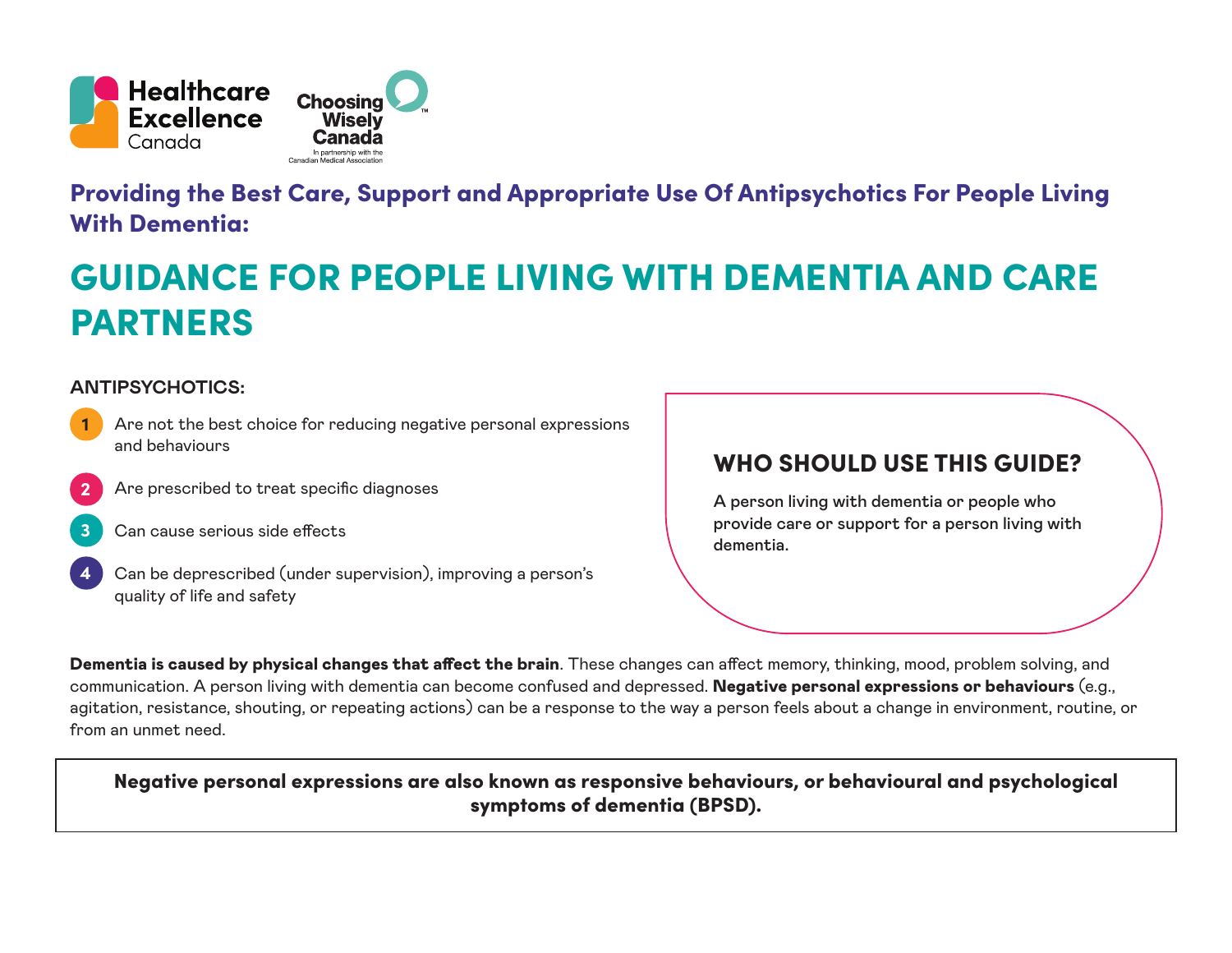## Antipsychotics are sometimes used to treat negative personal expressions or behaviours. But, usually this is not the best choice.Here's why.

## **1. Antipsychotics are not the best choice for reducing negative personal expressions and behaviours.**

Supportive care that matches a person's preferences, habits and needs usually works best to decrease or stop negative personal expressions or behaviours.<sup>1,2,7</sup> Create a supportive environment by:<sup>8</sup>

- Getting to know the person and things that make them feel safe and calm
- Providing supportive care, tailored to a person's needs, habits and preferences
- Investigating all possible causes of negative personal expressions or behaviours to meet any unmet needs, including, but not limited to:



#### **Discomfort**

- Too hot, cold, itchy
- Hunger, thirst
- Elimination difficulty
- Fatigue



- Pain
- Dehydration, delirium, infection
- Disease progression
- Excessive medications/ combinations



- Loneliness, depression
- Stress
- Relationship influences
- Language/cultural factors



#### **Environmental**

- Over/under stimulation
- Boredom
- Inconsistent routine, noise. lighting
- Provocation by others

Families and care providers have ideas about how to reduce negative personal expressions and help a person living with dementia feel calm, safe and happy. These are important to share.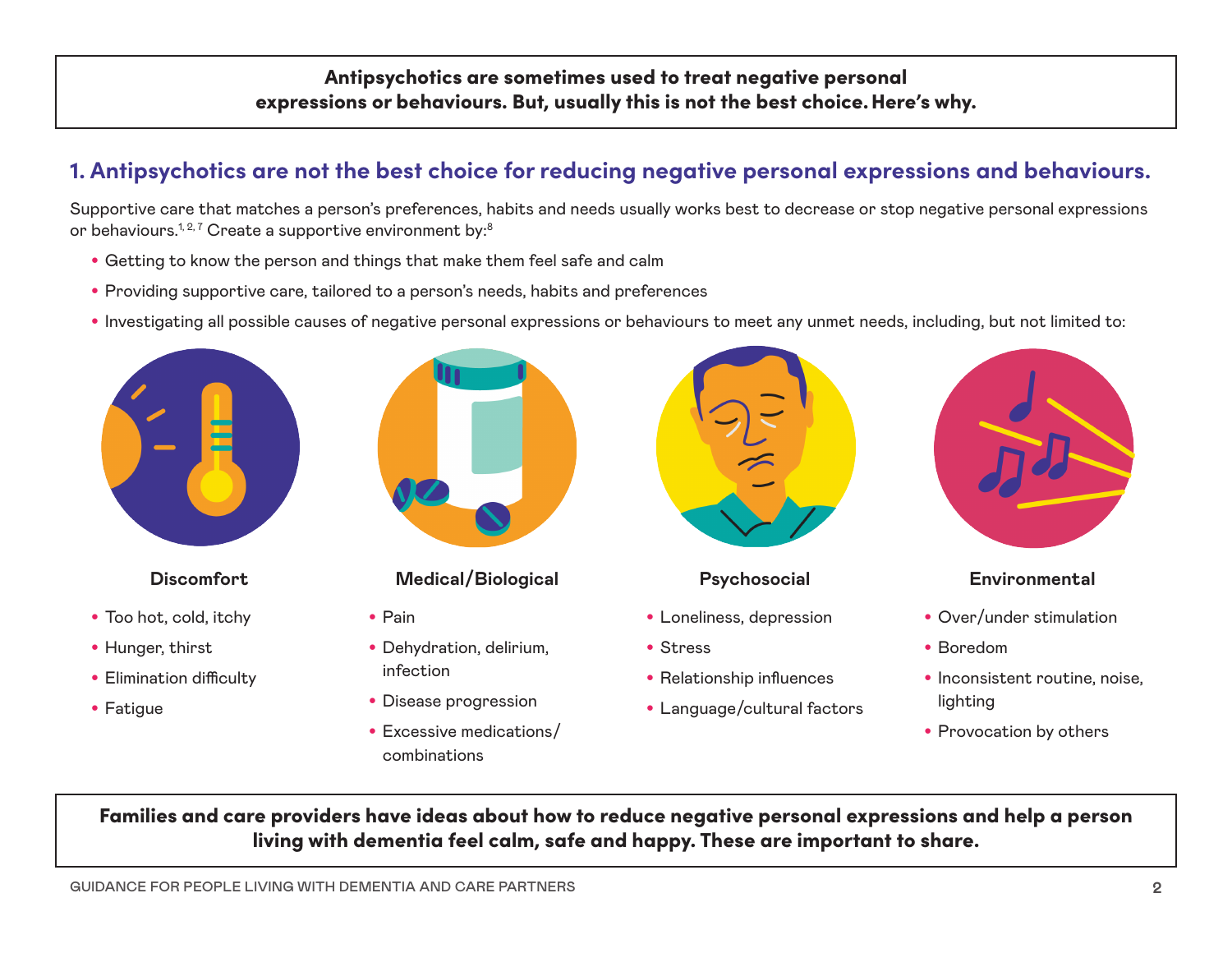## **2. Antipsychotics are prescribed to treat specific diagnoses.2, 3**

Appropriate use of antipsychotics includes treating specific diagnoses such as Huntington's disease, Schizophrenia, and distressing hallucinations and delusions.

Short-term use of antipsychotics (1 to 2 weeks) maybe recommended to reduce distressing delusions or hallucinations (e.g., following surgery or with infection) or severe agitation or physical reactions that put the person or others at risk of harm.<sup>1,2</sup> Antipsychotics should be regularly reviewed and stopped if they are not helping or found to be harmful.<sup>1-5</sup>

When a person is calmer, supportive care solutions will likely work better to meet the person's needs.

## **3. Antipsychotics can cause serious side effects.1-4**

Side effectsmay vary based on dosage, type of antipsychotic, and the presence of underlying health conditions. Side effects can include:

- Drowsiness or mental confusion
- Weight gain, constipation, swelling, high blood sugar and high cholesterol
- Shaking or tremors
- Cardiovascular events such as stroke or heart attack
- Aspiration pneumonia usually caused from over-sedation
- Increased risk for falls, fractures, hospitalization, stroke and death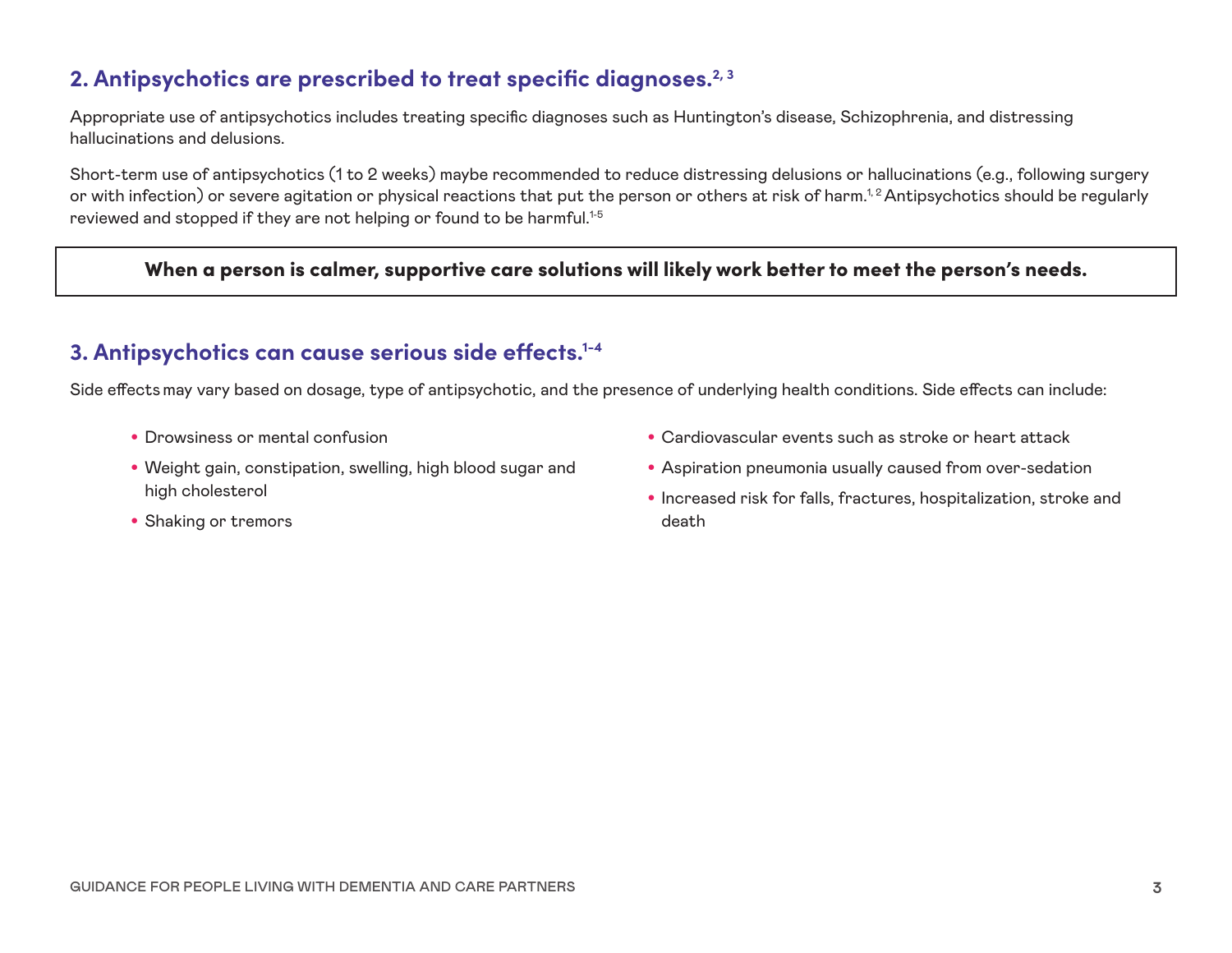## **4. Supervised deprescribing can improve a person's quality of life and safety.3, 6, 7**

The planned process of reducing or stopping antipsychotics that may no longer be of benefit or may be causing harm – deprescribing – can improve a person's quality of life and safety. Deprescribing is best done in partnership with a health care provider; abruptly stopping any medication can be dangerous. A plan to gradually deprescribe antipsychotics may be appropriate if the person is no longer experiencing benefit from the medication; is at risk of harm from the medication; and if safety risks associated with deprescribing are minimized. It's important to have supportive care strategies in place before deprescribing and observe behaviour during reductions to identify and address unmet needs.7, 10

### Deprescribing antipsychotics does not typically increase negative personal expressions.In fact, personalized supportive care can reduce negative personal expressions.<sup>7</sup>



Following appropriate deprescribing of antipsychotics, benefits for the person, family, and care providers can include:7

- Decreased caregiver workload
- Improved quality of life
- Improved independence, mobility, alertness
- Improved connection with family
- Increased ability to socilaize and participate in activities

#### **Negative Personal Expressions and Unmet Needs**

- Confusion
- Loneliness
- Depression
- Disruption of routine
- Medical need
- Resistance
- Pain
- Agitation

#### **Positive Changes with Supportive care and Appropriate Deprescibing**

- Safe & calm
- Individualized care
- Physical needs are met
- Individual routines
- Activity choices
- Socialization opportunities
- Preferences acknowledged
- Pain managed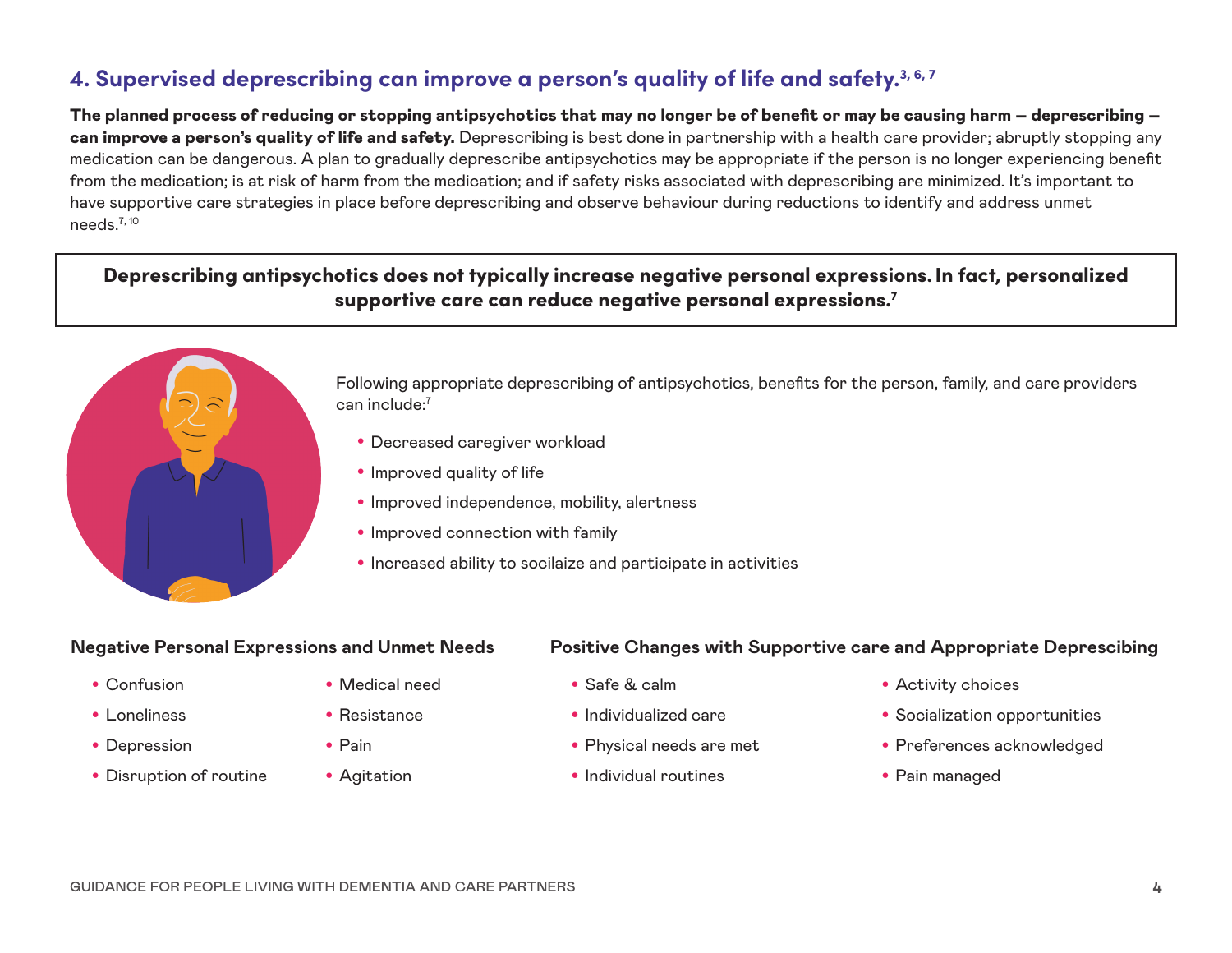## RESOURCES

- [Choosing Wisely Canada Toolkit](https://choosingwiselycanada.org/perspective/antipsychotics-toolkit/): When Psychosis Isn't the Diagnosis.
- [How Antipsychotic Medications are Used to Help People with Dementia: A Guide for Residents, Families, and Caregivers](https://www.cfhi-fcass.ca/innovations-tools-resources/item-detail/2020/05/22/how-antipsychotic-medications-are-used-to-help-people-with-dementia-a-guide-for-residents-families-and-caregivers). The Centre for Effective Practice and Healthcare Excellence Canada (formerly the Canadian Foundation for Healthcare Improvement) created this resource to inform appropriate use of antipsychotics and person centred approaches to care.
- [Deprescribing.org](https://deprescribing.org/about/) tools to help patients and providers participate in deprescribing. Evidence-based deprescribing guidelines have been developed by or in collaboration with the Bruyère Research Institute for five classes of medications. Each guideline is accompanied by a decision-support algorithm, patient pamphlet, infographic and for some, a whiteboard video on how to use the algorithm.
- [The INESS antipsychotic decision support tool](https://www.inesss.qc.ca/fileadmin/doc/INESSS/Rapports/Medicaments/Outil_Deprescription_EN.pdf).
- **[Canadian Deprescribing Network resources](https://www.deprescribingnetwork.ca/)**, including patient handouts to empower people to take charge of their medications.
- [The Deprescribing Antipsychotics Tool](https://www.cfhi-fcass.ca/innovations-tools-resources/item-detail/2020/05/22/the-antipsychotic-deprescribing-tool). This Deprescribing Tool was developed together by Healthcare Excellence Canada (formerly the Canadian Foundation for Healthcare Improvement) and the School of Pharmacy - Memorial University of Newfoundland. It is used to assess the appropriateness of long-term care residents' antipsychotic medication.
- The Behavioural Supports Ontario Dementia Observational System. The BSO-DOS® is a direct observation tool that provides objective and measurable data about a person living with dementia. The data collected can be utilized by clinical teams and care partners to identify patterns, trends, contributing factors and modifiable variables associated with responsive behaviours/personal expressions. This information is useful in the development and evaluation of tailored, person-centred interventions to address unmet needs through activities, environments, approaches and/or medications.
- Alzheimer Society of Canada [All About Me Booklet](https://alzheimer.ca/sites/default/files/documents/all-about-me_booklet.pdf) and [conversation starter](https://alzheimer.ca/sites/default/files/documents/all_about_me_a_conversation_starter_e.pdf). A template that can be completed by a person living with dementia and their care partners to help inform personalized support and care. Sections of this booklet outline a person's usual habits, daily routines, likes and dislikes. This information will help new caregivers maintain the routines that provide a sense of security, comfort and pleasure.

Healthcare Excellence Canada is an independent, not-for-profit charity funded primarily by Health Canada. The views expressed herein do not necessarily represent the views of Health Canada.